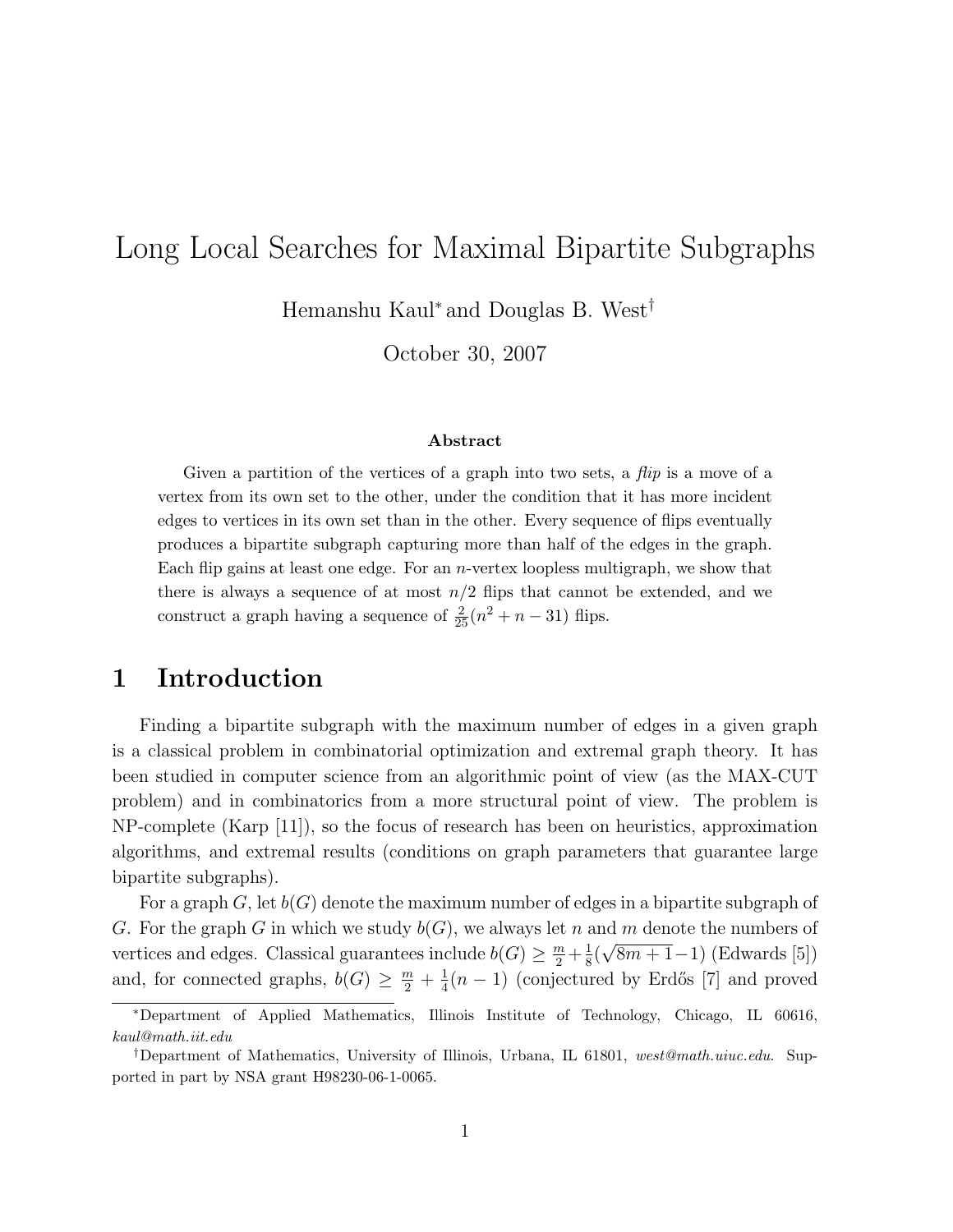by Edwards [6]). Bylka, Idzik, and Tuza [3] strengthened the Edwards–Erdős bound to  $b(G) \geq \left\lceil \frac{m}{2} + \frac{1}{2} \right\rceil$  $rac{1}{2}$   $rac{2t-1}{2t}$  $\left[\frac{t-1}{2t}(n-1)\right]$  when G is connected and has no odd cycle of length less than 2t. Furthermore, this is sharp (using graphs whose blocks are  $(2t + 1)$ -cycles), and there is a linear-time algorithm to find a bipartite subgraph this big.

Bollobás and Scott [1] gave an algorithm running in time  $O(2^{ck^4} + m + n)$  that finds a bipartite subgraph with at least  $\frac{m}{2} + \sqrt{\frac{m}{8}} + k$  edges, if one exists, and otherwise provides an optimal partition (they also provide a survey of work in the area, updating the survey [14]). Goemans and Williamson ([9]) gave a randomized .87-approximation algorithm for  $b(G)$  based on semidefinite programming. However, Håstad [10] proved that no .942-approximation algorithm exists unless P=NP.

An elementary heuristic approach to finding large bipartite subgraphs is to start with an arbitrary vertex partition and then make local improvements. Bylka, Idzik, and Tuza [3] found a local switching algorithm that guarantees a cut as big as the bound of Edwards [5]. A simple type of local improvement is to move a vertex having more incident edges to vertices in its own set than in the other set; moving it to the other set increases the size of the cut. We call such a change a  $flip$  of the vertex. Erdős [8] introduced this notion to give a short proof that every graph  $G$  has a bipartite subgraph with at least half its edges. When flips are no longer possible, for each vertex at least half of the incident edges appear in the current bipartite subgraph, and hence by summing degrees the subgraph contains at least half the edges of G.

Since the process also must terminate (in at most  $m$  flips), this simple process is a .5-approximation algorithm for  $b(G)$ . Furthermore, it lends itself to parallel computation, since the determination of whether a vertex can flip is independent of that determination for other vertices. Parallelizable local-improvement algorithms based on switching protocols have been studied by Bylka, Idzik, and Tuza [3], by Bylka [2], and others.

Our purpose in this paper is to study the *length* (number of flips) of a maximal sequence of flips, where maximal means that at the end every vertex has at least as many neighbors in the opposite side of the cut as in its own side. At that point, the cut is a local optimum for the MAX-CUT problem.

For the complete graph  $K_n$ , every maximal flip sequence has length  $\lfloor n/2 \rfloor$ . One might think that there is always a linear bound on the length of flip sequences, but Cowen and West [4] showed that this is false. They posed several questions about the lengths of maximal flip sequences in a graph  $G$  (we can consider these also for loopless multigraphs).

1) Let  $l(G)$  denote the maximum length of a flip sequence in G starting from the trivial vertex partition  $(\emptyset, V(G))$ . What is the maximum of  $l(G)$  over *n*-vertex graphs? Over *n*-vertex graphs with  $m$  edges?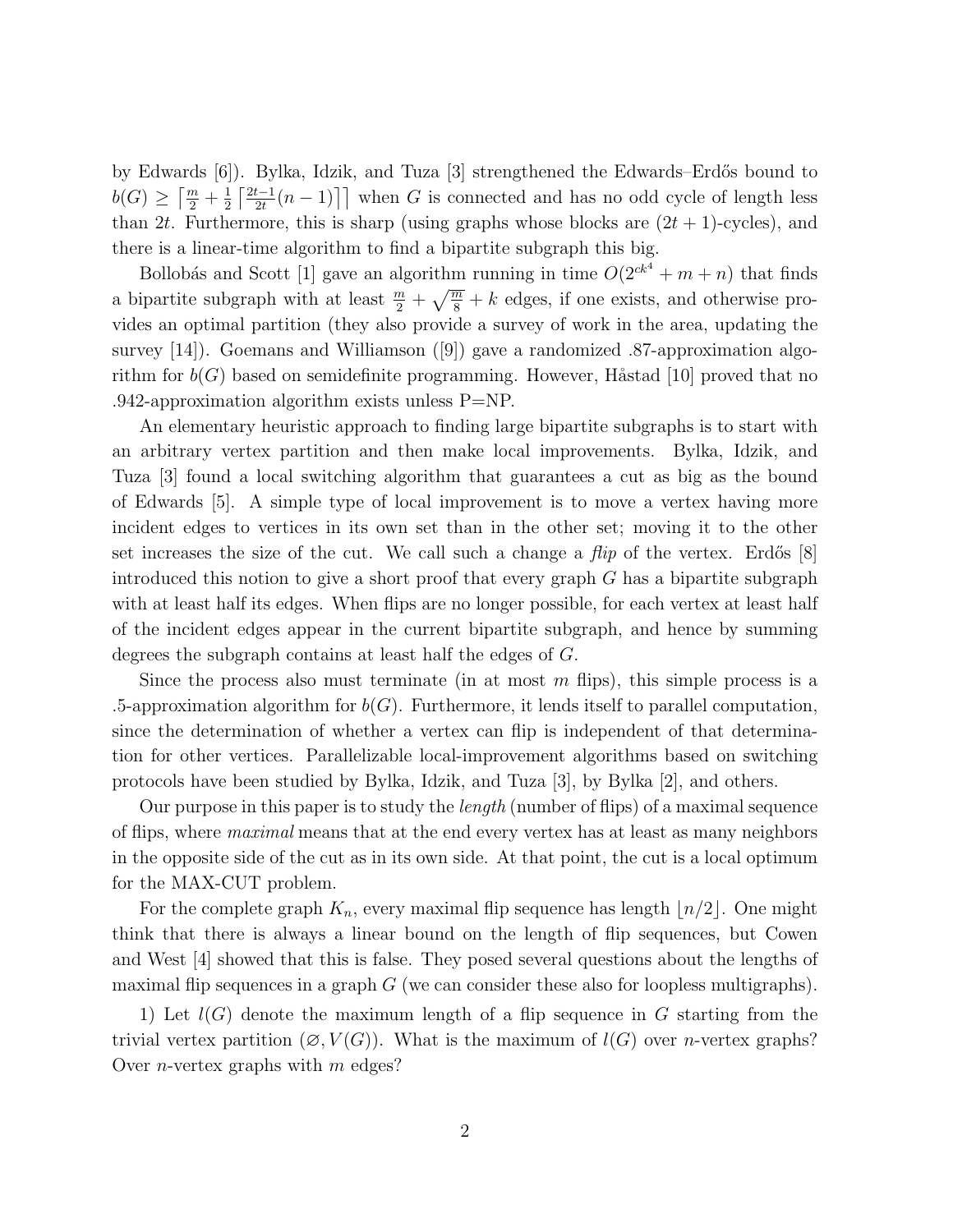2) Let  $s(G)$  denote the minimum length of a maximal flip sequence starting from the trivial vertex partition. What is the maximum of  $s(G)$  over *n*-vertex graphs? Is it true that always  $s(G) \leq n/2$ , and is there a fast algorithm to produce a flip sequence of length at most  $n/2$ ?

Since every flip increases the number of edges across the cut,  $l(G) \leq m$ . When n is a perfect square and  $m = \frac{1}{2}$  $\frac{1}{2}(n-1)\sqrt{n}$ , Cowen and West [4] constructed a graph with a flip sequence of length m, matching the edge bound. It remains open whether  $\frac{1}{2}n^{3/2}$ is asymptotically the maximum number of edges in a graph with a flip sequence whose length is the number of edges (increasing the size of the cut by only 1 with each flip).

The construction with length  $\frac{1}{2}n^{3/2}$  was at that time the longest known flip sequence in an *n*-vertex graph. Since each flip increases the size of the cut,  $\frac{1}{4}n^2$  is a trivial upper bound. Our main result, Theorem 3, is construction of an n-vertex graph having a flip sequence of length at least  $\frac{2}{25}(n^2 + n - 31)$ . This graph has roughly  $\frac{1}{5}n^2$  edges.

Flips can be found in time proportional to maximum degree, so  $l(G)$  times maximum degree is a bound on the worst-case running time of this simple heuristic algorithm. See Korte and Lovász  $[12]$ , Loebl  $[13]$ , and Tovey  $[15]$  for further discussion of issues related to complexity of greedy and local-search based algorithms. Our result shows that one cannot guarantee less than  $O(n^2)$  for the worst-case number of steps.

It would be interesting to know the coefficient on  $n^2$  in the largest  $l(G)$ . We believe our construction is near optimal. In Proposition 2, we show that the maximum length of a flip sequence in a graph G with minimum degree d is at most  $b(G) - \lfloor d^2/4 \rfloor$ .

We also answer most of question (2), proving in Theorem 1 that  $s(G) \leq |n/2|$  for every *n*-vertex loopless multigraph  $G$ . The bound is sharp, as every maximal flip sequence in  $K_n$  has length  $\lfloor n/2 \rfloor$ . It is also sharp for  $K_{n/2,n/2}$ , where every local optimum splits the vertices in half (including the "worst" local optimum with  $n/4$  vertices of each partite set on each side when 4 divides  $n$ ). Our proof does not provide a fast algorithm to find such a sequence, since it assumes knowledge of an optimal partition (in fact, it reaches some optimal partition in at most  $\lfloor n/2 \rfloor$  flips). Thus the complexity of computing  $s(G)$  or of finding a flip sequence of length at most  $\lfloor n/2 \rfloor$  remains open. Is there a polynomial-time algorithm to find a sequence of  $O(n)$  flips that result in a maximal bipartite subgraph? In terms of parallel computation, is there an NC algorithm that will construct a maximal bipartite subgraph?

There remain other open questions about local switching algorithms for MAX-CUT. Bylka, Idzik, and Tuza [3] showed that no algorithm using flips and certain other local switches guarantees a cut as big as the Edwards–Erdős bound  $[6]$ . A more general algorithm might come closer to that bound. Fix a positive integer  $k$ . Given a current vertex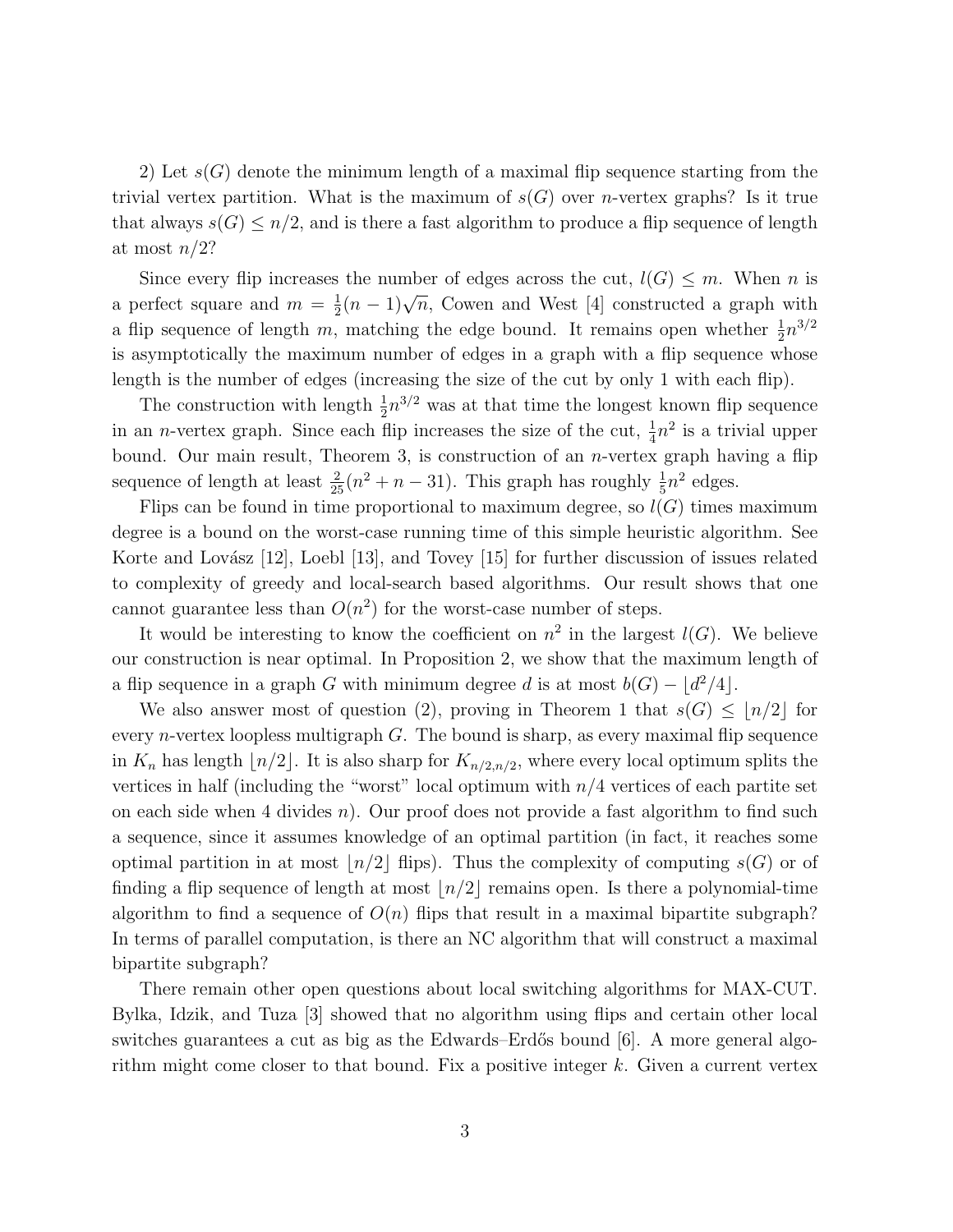partition, a *local k-switch* selects subsets of size at most k from the two parts and switches them; it is improving if the new cut is bigger than the old one. Tuza [14] asked for the largest constant  $c(k)$  such that a sequence of improving local k-switches can produce a bipartite subgraph with  $\frac{m}{2} + c(k)n - o(n)$  edges.

### 2 Upper Bound on  $s(G)$

We use  $N(v)$  to denote the neighborhood of a vertex v (in G). For  $S \subseteq V(G)$  and  $v \in V(G)$ , let  $d_S(v)$  be the number of edges incident to v whose other endpoints are in S. Recall that  $s(G)$  is the minimum length of a maximal flip sequence from the trivial partition.

**Theorem 1** If G is an n-vertex loopless multigraph, then  $s(G) \leq |n/2|$ . In particular, given a globally optimal partition, a sequence of at most  $\lfloor n/2 \rfloor$  flips can be constructed that produces some globally optimal partition.

**Proof.** Let  $(X, Y)$  be a globally optimal partition, with  $|X| = k \leq n/2$ . By starting with  $(\emptyset, V(G))$  and flipping to the first part some or all of the members of the set X, we will obtain a globally optimal partition  $(\hat{X}, \hat{Y})$  with  $\hat{X} \subseteq X$  and  $\hat{Y} \supseteq Y$ .

Let  $X'$  denote the set of vertices in X having exactly half their neighbors in X and half in Y. Let  $G_1, \ldots, G_r$  be the components of the induced subgraph  $G[X']$ . Select  $x_i \in V(G_i)$ , for  $1 \leq i \leq r$ . Let  $Z = \{x_1, \ldots, x_r\}$ . Index the rest of X as  $x_{r+1}, \ldots, x_k$  in such a way that each vertex of  $X' - Z$  has an earlier neighbor in  $X'$ . In particular, choose a spanning tree of each  $G_i$ , root it at  $x_i$ , and search the tree from  $x_i$ , assigning labels in increasing order as vertices are found.

Now flip the vertices  $x_k, \ldots, x_{r+1}$  (from the second part to the first), in decreasing order of index. We claim that these flips are all available when desired and that the resulting partition  $(X, Y)$  is globally optimal. Since  $(X, Y)$  is globally optimal,  $d_X(u) \leq d_Y(u)$ whenever  $u \in X$ , and  $d_Y(v) \leq d_X(v)$  whenever  $v \in Y$ . Furthermore, these inequalities are strict for all vertices of odd degree.

With the given ordering of X, let  $X_i = \{x_{k+1-i}, \ldots, x_k\}$  for  $1 \leq i \leq k-r$ , with  $X_0 = \emptyset$ . Let  $Y_i = V(G) - X_i$  for  $0 \le i \le k - r$ . Since  $X_{i-1} \subset X$  and  $Y \subset Y_{i-1}$ , we have  $d_{X_{i-1}}(x_i) \leq d_X(x_i) < d_Y(x_i) \leq d_{Y_{i-1}}(x_i)$  when  $x_i \notin X'$ . For  $x_i \in X' - Z$ , the indexing gives  $x_i$  a neighbor in  $X \cap Y_{i-1}$ . Thus the inequalities become  $d_{X_{i-1}}(x_i) < d_X(x_i) \leq$  $d_Y(x_i) < d_{Y_{i-1}}(x_i)$ . The two cases allow us to flip  $x_k, \ldots, x_{r+1}$  in order.

We have reached a partition  $(\hat{X}, \hat{Y})$  with  $\hat{X} = X - Z$  and  $\hat{Y} = Y \cup Z$ . It remains to show that  $(\hat{X}, \hat{Y})$  is a global optimum, which also implies that no further flips can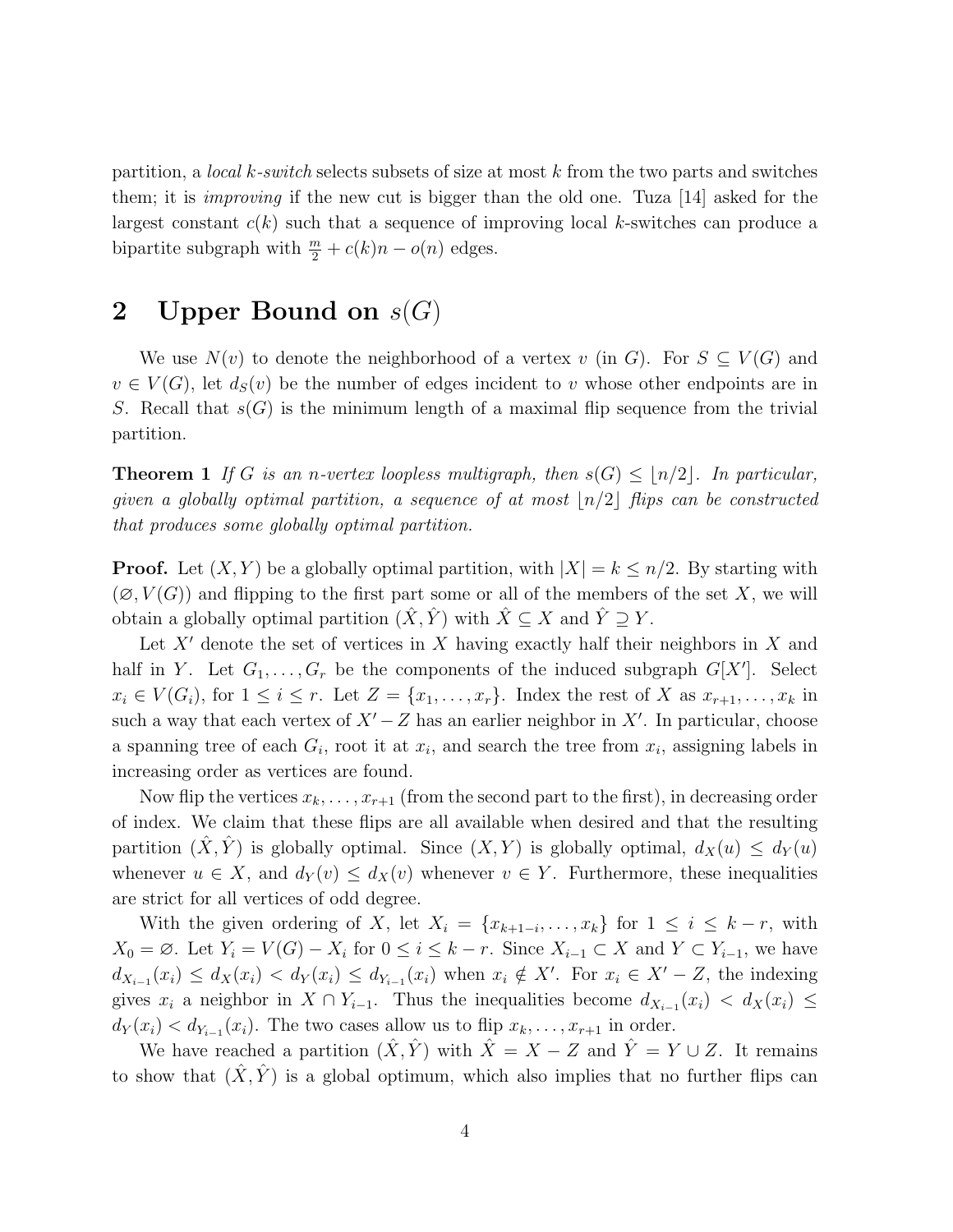be made. Reaching  $(X, Y)$  from  $(\hat{X}, \hat{Y})$  is accomplished by moving the vertices of Z. Because Z consists of one vertex from each component of  $G[X']$ , Z is an independent set. Since also  $Z \subseteq X'$ ,  $d_{\hat{X}}(x) = d_{\hat{Y}}(x)$  for each  $x \in Z$ . Therefore, moving all of Z does not change the size of the cut, and  $(X, \hat{Y})$  is already optimal.

If every vertex of G has odd degree, then the first statement of Theorem 1 can be proved more simply. In this case, we do not need to know a globally optimal partition to obtain a maximal flip sequence of length at most  $\lfloor n/2 \rfloor$ . We can start with any locally optimal partition, which can be found in polynomial time (as discussed in the introduction), and this partition can be reached from the trivial partition simply by flipping each vertex of one part. When G has vertices of even degree, our proof uses a given globally optimal partition to prevent vertices of Y from flipping; finding such a partition is NP-hard.

## 3 Upper bound on  $l(G)$

Henceforth we consider only simple graphs. Recall that  $l(G)$  is the maximum length of a flip sequence from the trivial partition of G. Since each flip increases the number of edges across the cut,  $l(G) \leq b(G)$ , and it is well known that  $b(G) \leq n^2/4$ . The example constructed by Cowen and West [4] is bipartite, with  $l(G) = b(G) = m$ . Achieving length  $b(G)$  requires gaining only one edge with each flip, so G must have minimum degree 1. Their construction uses about  $\sqrt{n}$  vertices of degree 1. It is natural to wonder how by much the upper bound  $b(G)$  can be lowered when G has minimum degree d.

The basic idea is that the first few switches must gain many edges, leaving fewer for later flips. It may be happen that the later flips gain only one edge each. Indeed, this is what happens in our construction, where the minimum degree is linear in  $n$  and yet the number of flips is quadratic.

**Proposition 2** If a graph G has minimum degree d, then  $l(G) \leq b(G) - \lfloor d^2/4 \rfloor$ .

**Proof.** In a flip sequence on G from the initial partition with  $(X, Y) = (\emptyset, V(G))$ , the first move gains at least d edges. The second flip must move another vertex to X. As long as at most  $1 + d/2$  vertices have been flipped, no vertex of X can have more neighbors in X than in Y, so no vertex in X can be flipped back to Y.

When  $k = \lfloor d/2 \rfloor$ , the first k flips thus yield a partition with  $|X| = k$ ; at most  $\binom{k}{2}$  $\binom{k}{2}$ edges are induced by X. Hence at this point the cut has at least  $kd - 2\binom{k}{2}$  $_{2}^{k}$ ) edges. Each subsequent flip after the first k gains at least one edge in the cut, until at most  $b(G)$  edges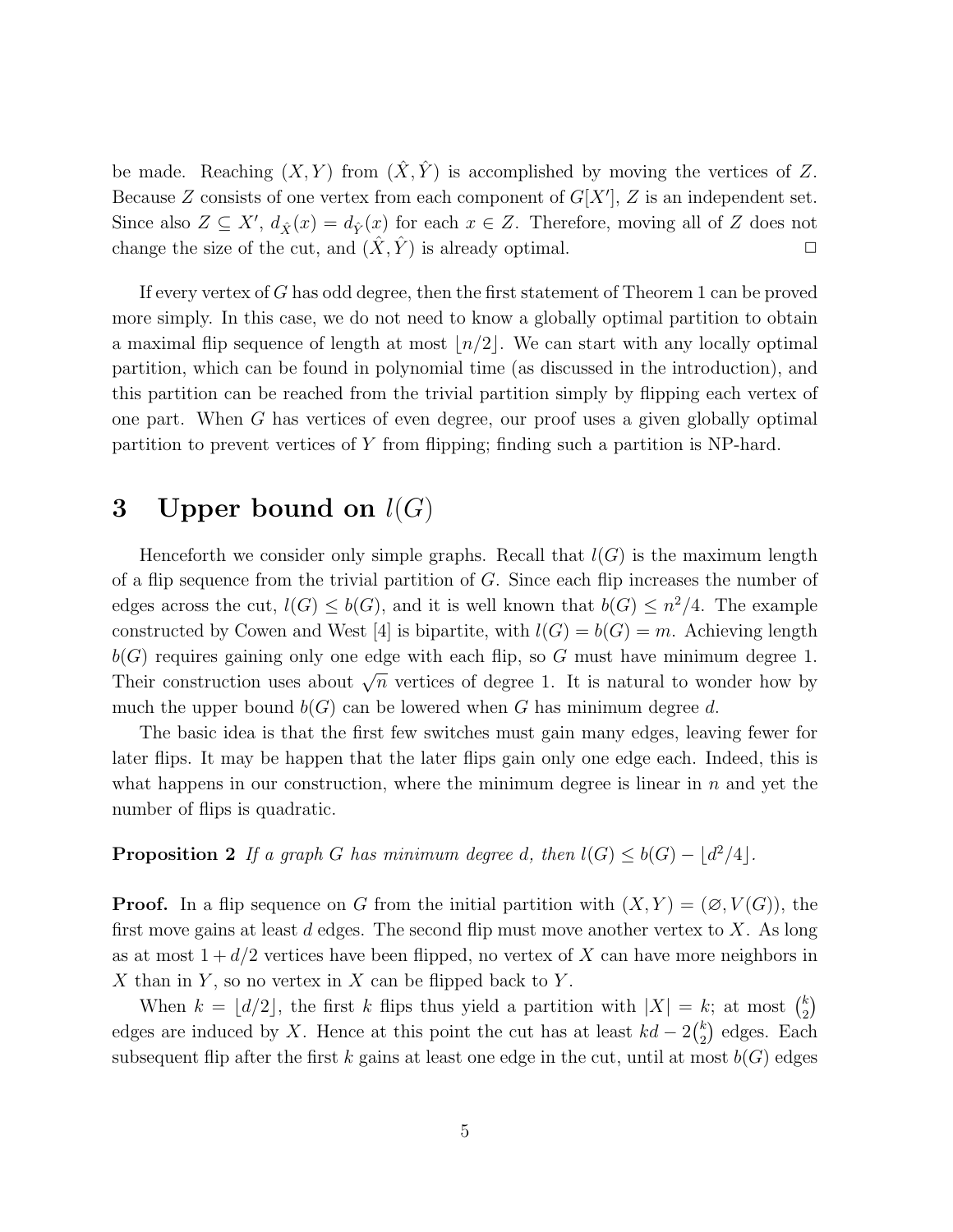have been captured. The total number of flips is thus at most  $k + b(G) - (kd - 2\binom{k}{2})$  $\binom{k}{2}$ ), which simplifies to  $b(G) - k(d - k)$ . With  $k = |d/2|$ , the bound follows.  $\Box$ 

To see the effect of this bound, suppose that  $4 \nmid n$  and  $b(G)$  is  $n^2/4$ , the maximum possible value. This requires G to have the complete bipartite graph  $K_{n/2,n/2}$  as a subgraph, and hence G has minimum degree at least  $n/2$ . Now Proposition 2 yields  $l(G) \leq \frac{n^2}{4}$  $\frac{i^2}{4} - \frac{1}{4}$  $\frac{1}{4}\frac{n^2}{4} = \frac{3}{16}n^2$ . More generally, if G is  $\alpha n$ -regular, where  $0 < \alpha \leq 1$ , using  $b(G) \leq m$  yields  $l(G) \leq m - \frac{1}{4}$  $\frac{1}{4}\alpha^2 n^2 = m(1 - \frac{1}{2})$  $rac{1}{2}\alpha$ .

For the graph G we construct in Theorem 3, where  $l(G) > \frac{2}{25}n^2$ , we have  $b(G) \approx$  $\frac{4}{25}n^2$ , and the minimum degree is about  $\frac{2}{5}n$ . The resulting upper bound on  $l(G)$  from Proposition 2 is about  $\frac{3}{25}n^2$ , which equals  $\frac{3}{2}(\frac{2}{25}n^2)$ . This suggests that it will be hard to improve Proposition 2 without knowing something about the structure of  $G$ . For example, when G is triangle-free, the gain in the first  $k$  flips in the proof of Proposition 2 is at least  $kd - 2k^2/4$ . This improves the upper bound in Proposition 2 to roughly  $b(G) - \frac{3}{8}$  $\frac{3}{8}d^2$ , and it improves the upper bound on  $l(G)$  for the graph in Theorem 3 to about  $\frac{5}{4}(\frac{2}{25}n^2)$ .

#### 4 Lower Bound Construction for  $l(G)$

In this section, we construct a graph G and a flip sequence of length about  $\frac{2}{25}n^2$  on it. As mentioned earlier, Cowen and West [4] achieved a sequence of length  $\frac{1}{2}n^{3/2}$  using a graph with that many edges and a sequence that increases the size of the cut by 1 with each flip. We achieve quadratic length by sacrificing equality with  $m$  and enlarging the cut rapidly at first in order to permit many more small steps later in which vertices repeatedly move back and forth. With such a sequence we come near the counting bound from Proposition 2.

Theorem 3 For every positive integer n, there exists an n-vertex graph G such that  $l(G) \geq \frac{2}{25}(n^2 + n - 31).$ 

**Proof.** We first present an explicit construction for  $n \equiv 3 \mod 5$ , with  $l(G) > \frac{2}{25}n^2$ . Given a positive integer k, let  $n = 5k + 3$ . Create vertex subsets  $V_1, \ldots, V_5$ , with  $|V_1|$  $|V_2| = k$  and  $|V_3| = |V_4| = |V_5| = k+1$ . Form G by expanding the vertices of a 5-cycle into these sets. That is, given the 5-cycle with vertices  $z_1, \ldots, z_5$ , replace  $z_i$  with  $V_i$  for each i, with every vertex in  $V_i$  adjacent to every vertex in  $V_{i-1}$  and  $V_{i+1}$ , treating subscripts modulo 5. Label the vertices in the first three sets as follows:  $V_1 = \{w_1, \ldots, w_k\}, V_2 =$  $\{u_1, \ldots, u_k\}$ , and  $V_3 = \{v_1, \ldots, v_{k+1}\}$ . See Figure 1.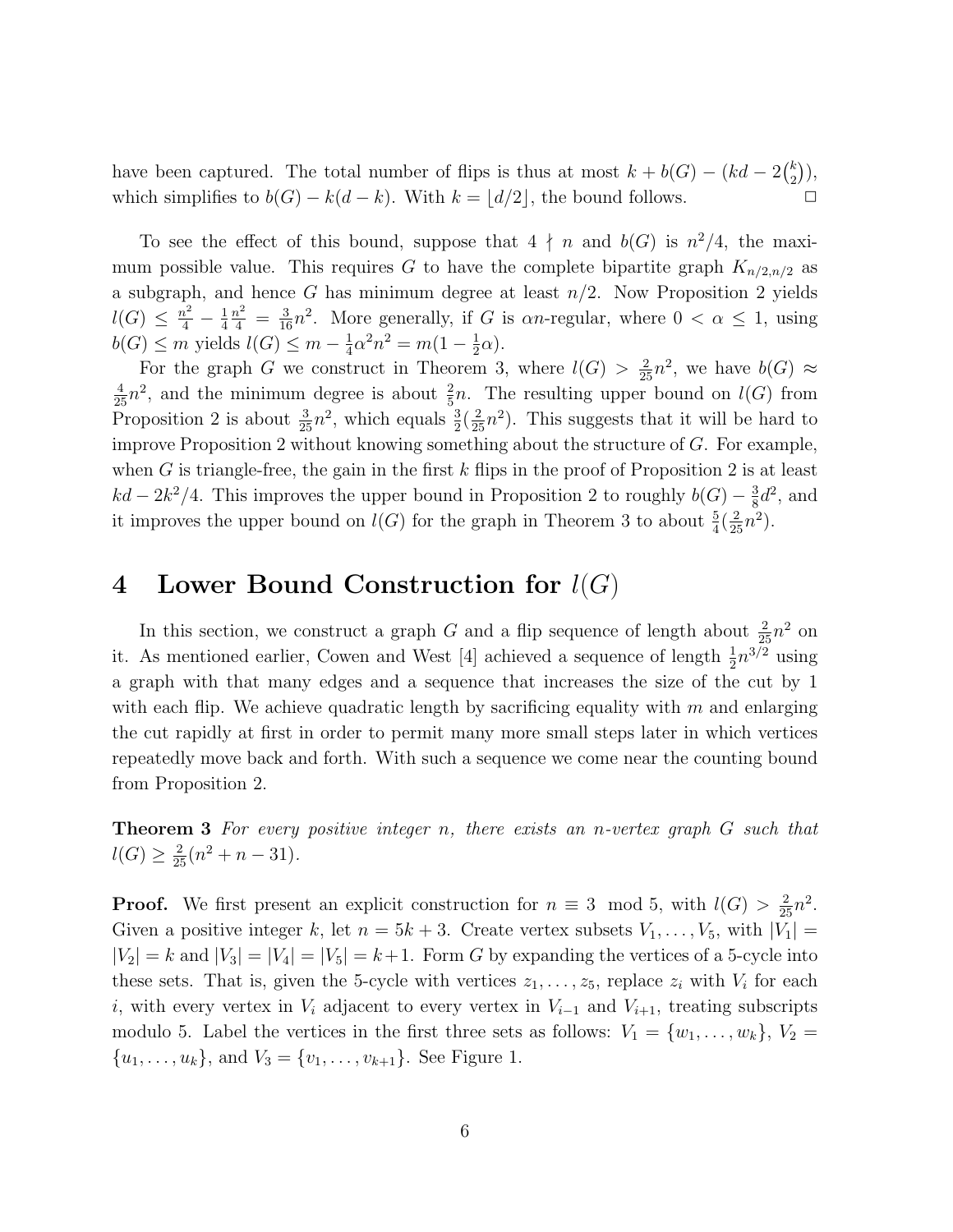

Figure 1: Graph G in Theorem 3, with  $k = 3$ .

We start with the trivial partition  $(V(G), \varnothing)$ . During the flip sequence, we use X and Y respectively to denote the first and the second set in the current partition, so initially  $X = V(G)$ . At the end of the flip sequence, we will have  $X = V_1 \cup V_2 \cup V_4$  and  $Y = V_3 \cup V_5$ . As explained after the proof, this in fact is an optimal cut; it has  $2k(k+1) + 2(k+1)^2$ edges, including all the edges of G except the  $k^2$  edges between  $V_1$  and  $V_2$ .

Our flip sequence for  $G$  begins with a "preprocessing" Phase 0 that gains many edges for each flip. Since  $G$  has large minimum degree, the argument in Proposition 2 implies that the flip sequence must start this way.

Phase 0 consists of two steps. We first flip each vertex of  $V_1$  from X to Y. This is valid because all neighbors of each vertex of  $V_1$  lie in  $X - V_1$  throughout this phase. We next flip each vertex of  $V_5$  from X to Y. This is valid because, after moving  $V_1$ , each vertex of  $V_5$  has  $k+1$  neighbors in X (all of  $V_4$ ) and k neighbors in Y (all of  $V_1$ ) throughout the remainder of this phase.

After Phase 0, we have  $V_4 \subset X$  and  $V_5 \subset Y$ , and this remains true for the remainder of the flip sequence. We group the remainder of the flips into Phases 1 through  $k + 1$ .

Let  $V_1(i) = \{w_1, \ldots, w_{i-1}\}\text{ and } V'_1$  $U_1'(i) = \{w_i, \ldots, w_k\}.$  Similarly, let  $V_3(i) = \{v_i, \ldots, v_{i-1}\}\$ and  $V_3'$  $S_3'(i) = \{v_i, \ldots, v_{k+1}\}.$  Thus  $V_1 = V_1'$  $V_1'(1)$  and  $V_3 = V_3'$  $V_3(1)$  and  $V_1(1) = V_3(1) = \emptyset$ . Hence the cut at the end of Phase 0 can be described as  $X = V_1(1) \cup V_2 \cup V'_3$  $J_3'(1) \cup V_4$  and  $Y = V_1'$  $I'_1(1) \cup V_3(1) \cup V_5$ , which is the description of the starting cut for Phase 1. The four steps of Phase i are shown in Figure 2.

**Phase** *i*: At the start of Phase *i*,  $X = V_1(i) \cup V_2 \cup V'_3$  $V'_{3}(i) \cup V_{4}$  and  $Y = V'_{1}$  $U_1'(i) \cup V_3(i) \cup V_5.$ Step  $a_i$ : Flip all of  $V_2$  from X to Y, valid because each vertex in  $V_2$  now has  $k+1$  neighbors in X (all of  $V_1(i) \cup V'_3$  $S'_3(i)$  and k neighbors in Y (all of  $V'_1$ )  $V_1'(i) \cup V_3(i)$ .

Step  $b_i$ : Flip  $v_i$  in  $V_3$  from X to Y, valid because  $v_i$  now has  $k+1$  neighbors in X (all of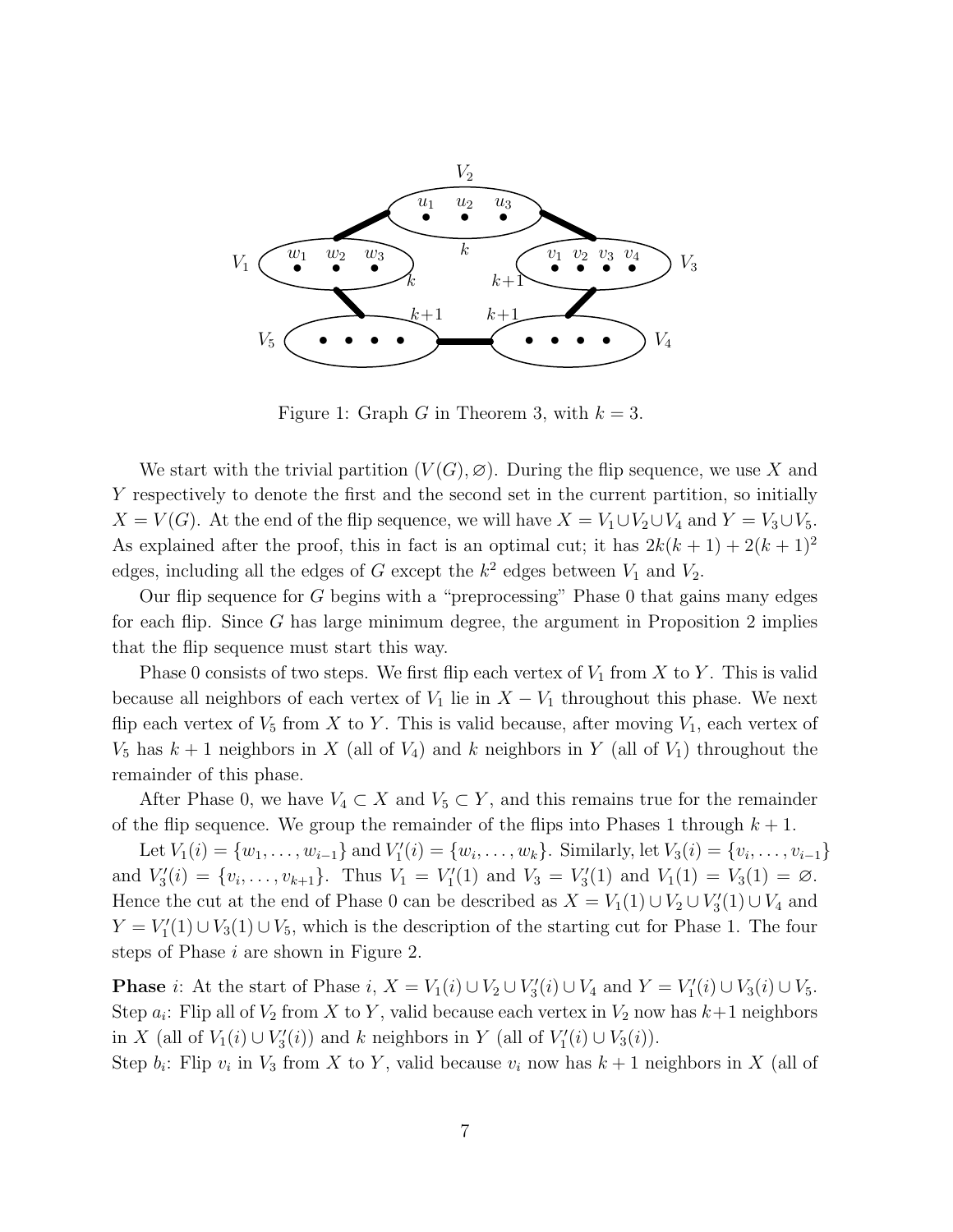

Figure 2: Steps in Phase i

 $V_4$ ) and k neighbors in Y (all of  $V_2$ ).

Step  $c_i$ : Flip all of  $V_2$  from Y to X, valid because each vertex in  $V_2$  now has  $k+1$  neighbors in Y (all of  $V_3(i+1) \cup V'_1$  $Y'_1(i)$  and k neighbors in Y (all of  $V_3(i) \cup V'_1$  $'_{1}(i)).$ 

Step  $d_i$ : If  $i \leq k$ , flip  $w_i$  in  $V_1$  from Y to X; otherwise stop. For  $i \leq k$ , the flip is valid because  $w_i$  now has  $k+1$  neighbors in Y (all of  $V_5$ ) and k neighbors in X (all of  $V_2$ ).

At the end of Phase  $k + 1$ , the partition is  $X = V_1 \cup V_2 \cup V_4$  and  $Y = V_3 \cup V_5$ . The flip sequence ends, since each vertex having any neighbors in its own side of the cut has k neighbors in its side and  $k + 1$  in the opposite side.

In Phase 0, both  $V_1$  and  $V_5$  were flipped; altogether  $2k + 1$  flips. Each subsequent Phase flips  $V_2$  twice and flips one vertex of  $V_3$  and one vertex of  $V_1$ , except that the last phase omits the last flip. Thus the total number of flips is  $2k + (k+1)(2k+2)$ . Since  $n = 5k + 3$ , we obtain  $l(G) \geq \frac{2}{25}(n^2 + 9n - 11)$ .

Finally, suppose that  $n \neq 3 \mod 5$ . Let  $n'$  be the largest integer congruent to 3 modulo 5 that is at most *n*. We use an instance of the construction above with  $n'$ vertices and leave the remaining vertices isolated. Since  $n' \geq n-4$ , we have  $l(G) \geq$  $\frac{2}{25}(n^2+9n'-11) \ge \frac{2}{25}(n^2+n-31).$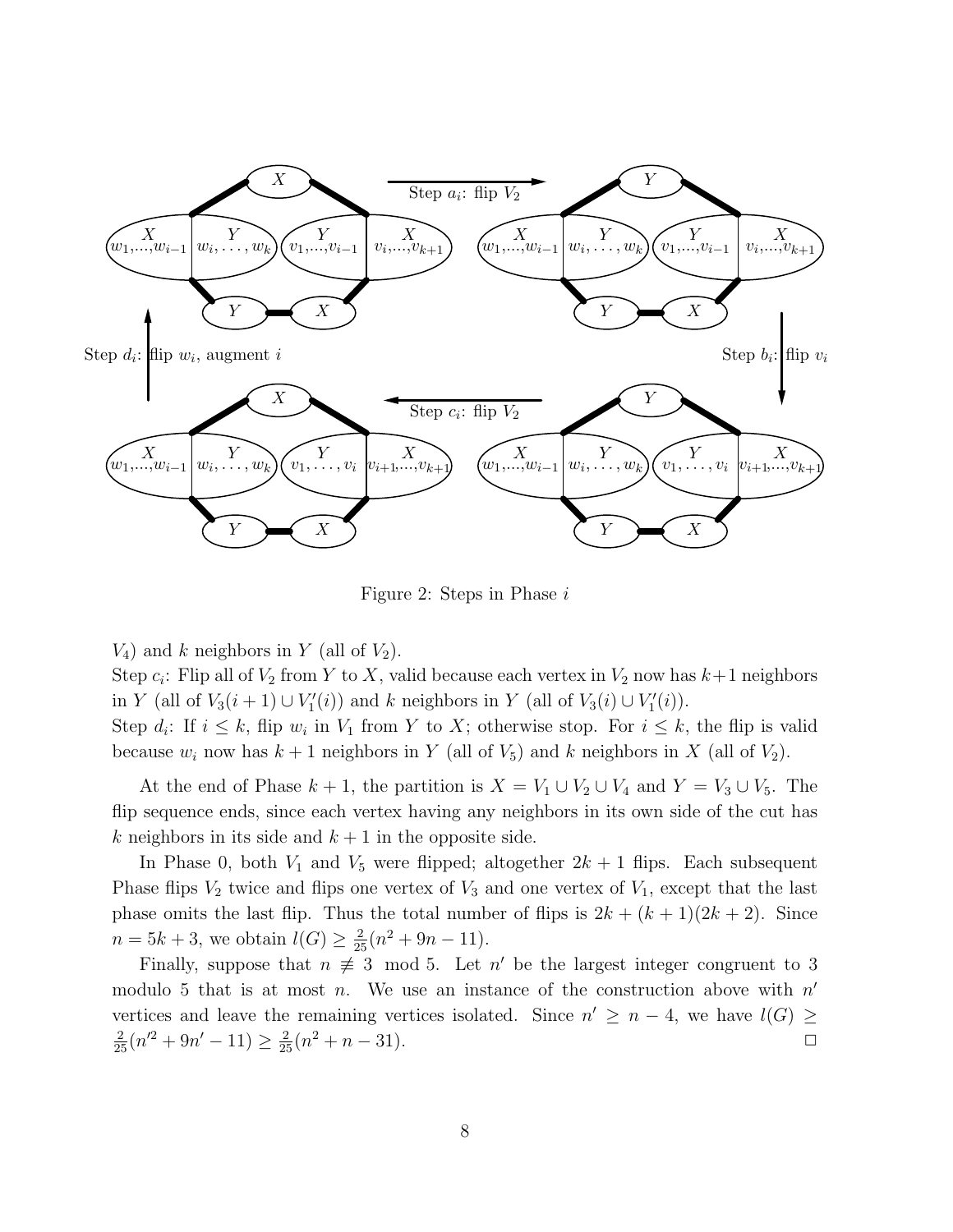In fact, the final partition in the flip sequence we constructed in the proof of Theorem 3 is globally optimal, as we now show. Let  $G$  be any expansion of a 5-cycle replacing the ith vertex with an independent  $V_i$ , indexed cyclically. For any partition  $(X, Y)$  of  $V(G)$ yielding a bipartite subgraph H, let  $a_i = |X \cap V_i|$  and  $b_i = |Y \cap V_i|$ . Each vertex v in  $V_i$  has  $a_{i-1} + a_{i+1}$  neighbors in X and  $b_{i-1} + b_{i+1}$  neighbors in Y. Vertex v has largest degree in  $H$  if it is in the set opposite the larger of these two quantities. This applies for all  $v \in V_i$  (and for all i), so we achieve the largest bipartite subgraph by putting each  $V_i$ onto one side of the cut. Under this restriction, the best we can achieve is to capture all but the smallest of the five complete bipartite subgraphs expanding edges of the cycle, which is what the final partition of Theorem 3 does.

#### References

- [1] B. Bollobás, and A. D. Scott, Better bounds for Max Cut, in *Contemporary combi*natorics. Bolyai Soc. Math. Stud. 10, 185–246. János Bolyai Math. Soc., Budapest, 2002.
- [2] S. Bylka, Local improving algorithms for large cuts in graphs with maximum degree three. Discrete Mathematics 235 (2001), 53–67.
- [3] S. Bylka, A. Idzik, and Z Tuza, Maximum cuts Improvements and local algorithmic analogues of the Edwards-Erdős inequality. *Discrete Mathematics* 194 (1999), 39–58,
- [4] L. J. Cowen and D. B. West, Greedy vertex partition of a graph, Problem 382, in Research Problems, Kleitman and Combinatorics: A Celebration Discrete Mathematics 257 (2002), 599-624.
- [5] C. S. Edwards, Some extremal properties of bipartite subgraphs. Canad. J. Math. 25 (1973), 475–485.
- [6] C. S. Edwards, An improved lower bound for the number of edges in a largest bipartite subgraph. In Recent advances in graph theory (Proc. Second Czechoslovak Sympos., Prague, 1974), (Academia, Prague, 1975), 167–181.
- [7] P. Erdős, On some extremal problems in graph theory. Israel J. Math. 3 (1965), 113–116.